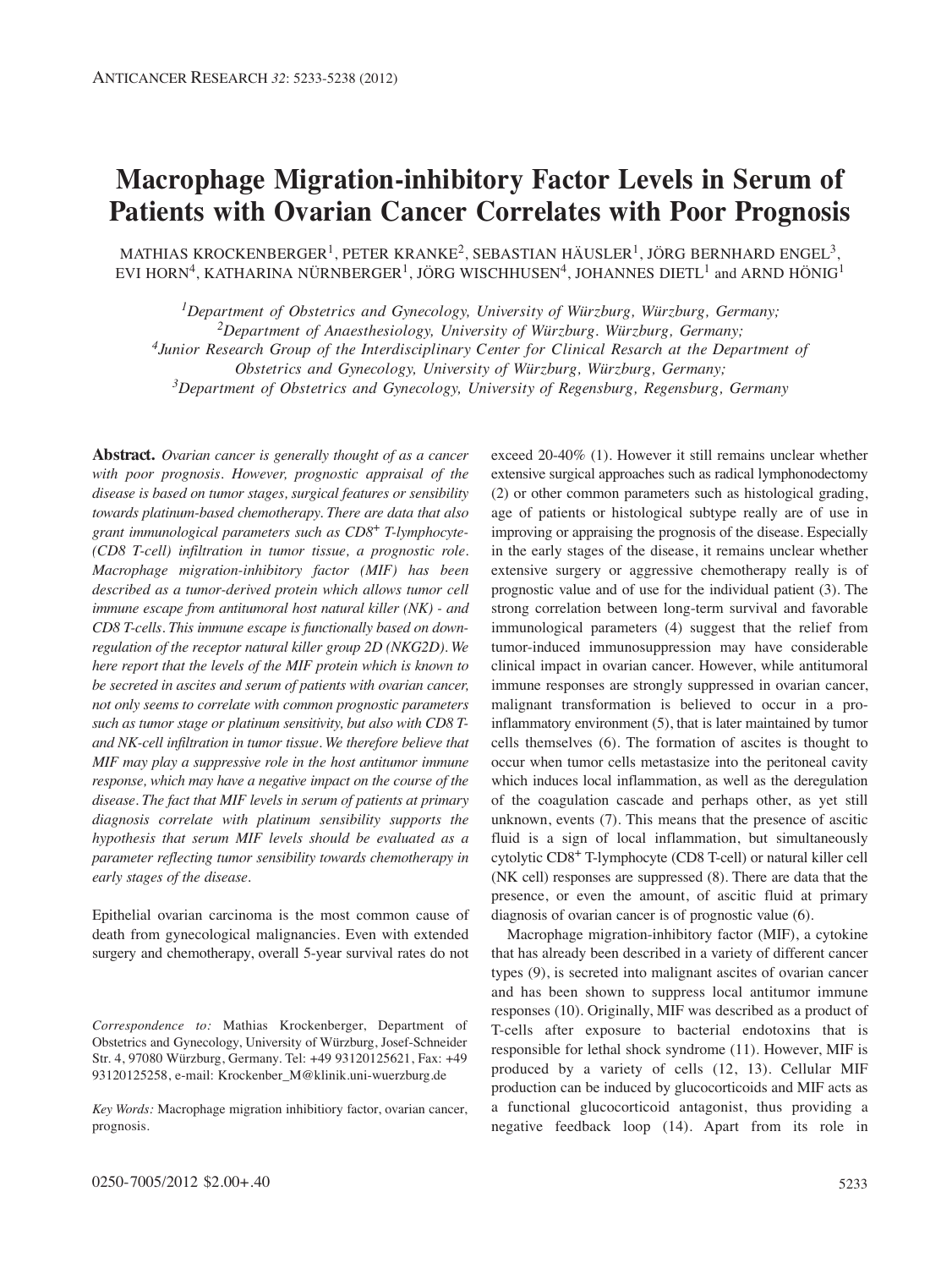endotoxemia, polymorphisms in the MIF promoter that lead to high serum MIF levels contribute to autoimmune diseases such as rheumatoid arthritis, inflammatory bowel disease, systemic lupus erythematosus and atopic dermatitis  $(15, 16)$ . In tumor biology, MIF has been proposed as a biomarker for prostate cancer (17). Of note is a critical role for MIF in the angiogenesis of glioma and hepatocellular carcinoma where it also stimulates tumor cell migration (18). Tumor cell growth and survival may also be enhanced by MIF, since this cytokine suppresses p53 activity (19, 20), activates Cyclin D1 and E2F transcription factors (21) and has also impact on the extracellular signal-related kinase isoformes 1/2 (ERK 1/2) and protein kinase B pathway (AKT pathway) (22). The significant role of MIF in tumorigenesis is clearly demonstrated by the resistance of MIF-deficient fibroblasts towards malignant transformation induced by c-Myc, transforming protein p21 (H-Ras) or dominant-negative p53 (23). In antitumoral immunity MIF is attributed an important role since it affects the immune system by inhibiting cyotoxic T-lymphocyte (CTL) and NK cell responses (24, 25). Since antitumor immunity heavily depends on these cell types, MIF has also been implicated in the immune escape of tumor. The immunosuppressive effects of MIF may be caused by MIFinduced T-cell activation followed by activation-induced cell death  $(26)$  – a mechanism that might reconcile immune inhibitory with pro-inflammatory potential. Another mechanism seems to be the MIF-induced down-regulation of the receptor natural killer group 2D (NKG2D) on NK cells, mediated by MIF secretion of ovarian cancer cells into malignant ascites and serum of ovarian cancer patients (10). In the current study we provide data that suggest that the antitumoral MIF-effects in ovarian cancer may have impact on the clinical outcome of the disease since MIF levels in serum of patients with ovarian cancer correlate with markers that are used to describe poor prognosis of ovarian cancer.

## **Materials and Methods**

*Patients' characteristics.* We examined sera of 68 patients that were diagnosed with ovarian cancer from 2002-2004. Blood samples were taken at the time of diagnosis which provided us with a retrospective period of five years. The file records of all patients were screened for the common prognostic factors in ovarian cancer: age of the patient, histological grading, tumor stage at primary diagnosis, R0 resection by surgery, and sensitivity to platinum-based chemotherapy for more than 12 months. These data were subsequently correlated with individual MIF levels in the serum of the patients at primary diagnosis. Furthermore, we sought for a correlation between MIF levels and NK and CD8 T-cell infiltration in tumor tissue at primary diagnosis, obtained by immunohistochemistry.

*Enzyme-linked immunosorbent assay (ELISA).* The concentration of soluble MIF in serum of patients with ovarian cancer and healthy controls was determined by ELISA using mouse anti-human MIF Mab289 as capture, and biotinylated goat anti-human MIF BAF289 as

detection antibody (both from R&D Systems, Wiesbaden, Germany) in a MaxiSorp 96-well plate (Nunc, Wiesbaden, Germany). Streptavidin-horse radish peroxidase and diaminobenzidine were used for color development. Absorbance was recorded at 450 nm in a Sunrise microplate reader (Tecan, Crailsheim, Germany) and quantified relative to a series of standards. The level of detection in this assay started at 0.029 ng/ml and reached up to a maximum level of 12 mg/ml.

*Immunohistochemical staining.* All tissue specimens were from the tumor bank of the University of Würzburg, School of Medicine, where they had been evaluated by at least two pathologists. Paraffinembedded tissue samples of 37 ovarian adenocarcinomas were cut at 2 μm, placed on slides (Superfrost, Langenbrinck, Emmendingen, Germany), de-paraffinized with xylene and rehydrated in a descending alcohol sequence. Antigens were unmasked in 10 mM sodium citrate buffer in a microwave oven. Endogenous peroxidases were left to react with  $3\%$  H<sub>2</sub>O<sub>2</sub> in methanol for 10 min. Slides were washed in phosphate buffered saline (PBS) and non-specific binding was blocked with 1% goat serum. Subsequently, slides were incubated for 1 h with a monoclonal mouse antibody to CD8 (Mab1509, R&D Systems), diluted in commercial antibody diluent (DakoCytomation, Hamburg, Germany) at 1:100, for the staining of CD8 T-cells. For staining of NK cells a monoclonal mouse antibody against CD56 (MAB 24081, R&D Systems) was used in analogy to the CD8 antibody. Biotinylated anti-mouse immunoglobulins and streptavidin-HRP (both from DakoCytomation) were used according to the manufacturer's protocol. Staining was developed for 5-10 min with diaminobenzidine. Nuclei were counterstained with hematoxylin. Stained sections were dehydrated by washing in graded ethanol and embedded in VitroClud (Langenbrinck, Emmendingen, Germany). For semi-quantitative evaluation, stained sections were rated by two independent individuals on a scale ranging from 0 to 3 where 0 signifies the absence of staining in 10 fields of view, 1 corresponds to single-positive cells in 10 fields, 2 denotes up to 10 positive cells in a diffuse pattern, 3 indicates more than 10 positive cells in a focused pattern. Statistical analysis was performed, using the Students *t*-test.

## **Results**

*MIF protein levels are elevated in a subgroup of patients with ovarian cancer.* To evaluate adequate normal background levels of MIF in healthy individuals, the serum of 20 healthy donors was investigated additionally to that of patients with ovarian cancer by ELISA. The median MIF-level in this group was 0.699 ng/ml. The group of cancer patients interestingly could be divided into two groups based on secretion of MIF into serum. A so-called "low-MIF" group consisted of 31 patients with a mean serum level of MIF of 0.486 ng/ml. In this group, no patient had a MIF level higher than 1 ng/ml. The "high-MIF" group of 37 patients had a median MIF-level of 2.649 ng/ml. The difference in MIF between these two groups was statistically significant (*p*<0.05, Figure 1).

*Correlation between MIF-levels and prognostic parameters of ovarian cancer.* From the patient records common prognostic parameters of ovarian cancer were extracted. Of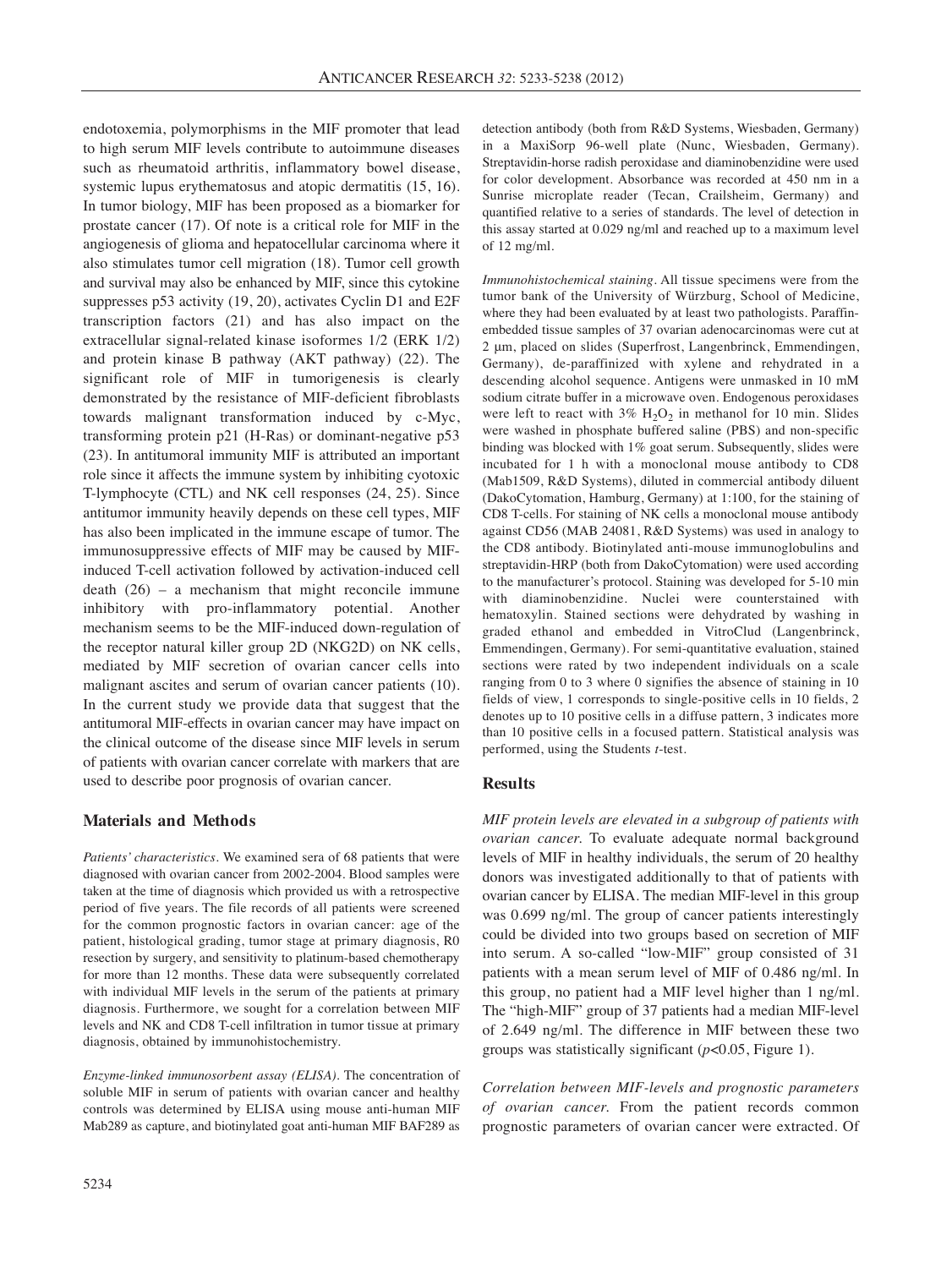

Figure 1. *Levels of the Macrophage migration-inhibitory factor protein (MIF) in serum of healthy individuals (mean 0.699 ng/ml, n=20) were similar to those of a subgroup of patients with ovarian cancer, the low-MIF group (mean 0.486 ng/ml, n=31). The high-MIF group of patients with ovarian cancer had significantly higher MIF levels in serum (mean 2.649 ng/ml, n=37) with no sample being under 1 ng/ml.*

interest were initial stages of the disease as classified according to the Fédération Internationale de Gynécologie classification (FIGO, 27) at diagnosis, histological grading, age of patient at diagnosis, sensitivity to platinum-based chemotherapy from 6-12 months and R0 resection. Based on FIGO staging, FIGO I confers a favorable prognosis and FIGO II, III and IV unfavorable prognosis. Histological grading 1 also has favorable prognosis and grading 2 and 3 unfavorable prognosis. According to common literature (27) R0 resection and disease-free survival after platinum-based chemotherapy of 6-12 months were attributed as being indicative of favorable prognosis, as well as age over 60 years at diagnosis. Patients with high MIF levels were always more likely to have unfavorable prognostic parameters. However, the differences did not reach statistical significance.

*Correlation between MIF-levels and disease-free survival (DFS).* DFS was defined as years of survival after the completion of platinum-based chemotherapy in an adjuvant or a first line situation. Here it was evident that an inverse correlation between MIF level at the time of primary diagnosis or recurrence and DFS existed (Figure 2).

Unfortunately, this correlation also did not reach statistical significance. Furthermore, we sought for a difference in DFS between the low-MIF and the high-MIF groups. Of interest was the fact that there seemed to be a cut-off in DFS at 9 months according to MIF level. This means that a subgroup of patients with DFS of less than 9 months more likely had higher MIF levels than patients with a DFS greater than 9 months. In correlation, the MIF levels in the group with more than 9 months DFS were not less than 1 ng/ml (mean=2.2535 ng/ml MIF), whereas the ones of patients with DFS more than 9 months were



Figure 2. *Macrophage migration-inhibitory factor (MIF) levels in serum of patients (n=68) correlate inversely with disease-free survival (DFS) after completed adjuvant or first-line therapy of ovarian cancer. The bold blue line indicates the regression line, the green lines indicate the 5-95% confidence interval.* 



Figure 3. *Patients with disease-free survival of more than 9 months (n=31) had a significantly lower MIF serum level at the time of diagnosis (mean 1.1784 ng/ml) in comparison to patients with lower DFS (n=34, mean 2.254 ng/ml). This is in line with the findings for the high-MIF and low-MIF groups of patients. The box boundaries limit the interval of 25% to 75% of all data, the middle line indicates the mean of all data. The bars above and below the box indicate the 5% and 95% interval.* 

very unlikely to exceed 1 ng/ml (mean=1.1784 ng/ml). This difference was statistically significant (*p=*0.0157). Therefore, patients of the high-MIF group had a shorter DFS in comparison to patients of the low-MIF group, with a cut off at 9 months DFS (Figure 3).

*Correlation between MIF-levels and overall survival (OS)*. We also examined a difference in OS of patients of the high-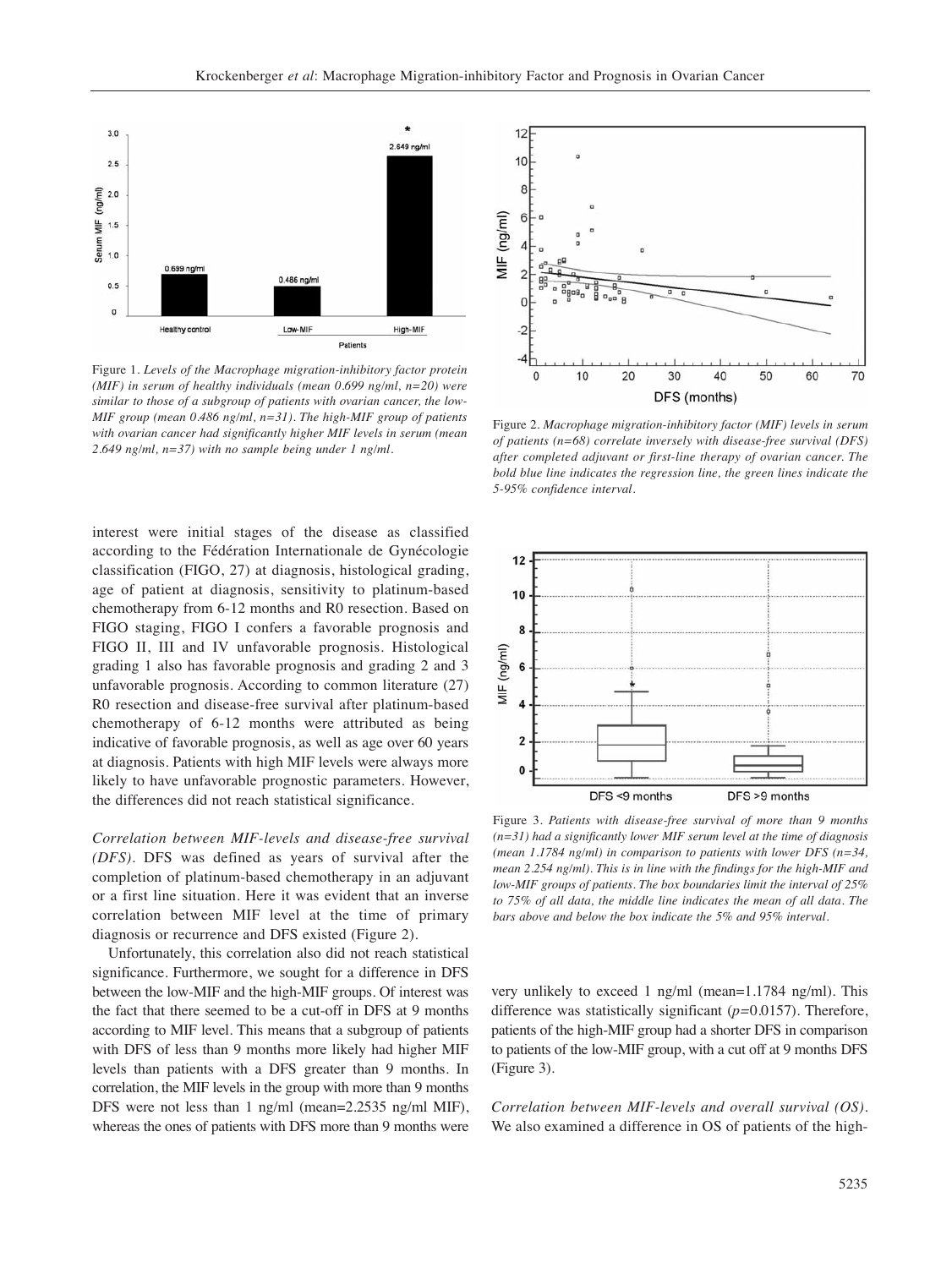

Figure 4. *Patients of the low-Macrophage migration-inhibitory factor (MIF) group (n=31) had longer duration of overall survival (OS, mean 39.8 months) in comparison to patients of the high-MIF group (n=37, mean 20.9 months). The box boundaries limit the interval of 25% to 75% of all data, the middle line indicates the mean of all data. The bars above and below the box indicate the 5% and 95% interval.*

and the low-MIF groups. It was evident that patients of the low-MIF group had a longer OS after 5 years (mean=39.8 months) in comparison to patients of the high-MIF group (mean=20.9 months). Unfortunately, this difference did not reach statistical significance (Figure 4).

*Correlation between MIF levels and tumor stromal infiltration with CD8<sup>+</sup> T-cells and NK-cells.* Paraffin sections of 37 of the examined patients were evaluated immunohistochemically in order to determine the extent of tumor stroma infiltration with CD8<sup>+</sup> T-cells and CD56<sup>+</sup> NK cells. Stromal infiltration was quantified by a semiquantitative score, as described in the Materials and Methods. Patients of the low-MIF subgroup  $(n=19)$  had higher scores of CD8<sup>+</sup> T-cell (mean=2.263) and CD56<sup>+</sup> NK cell (mean=1) infiltration in the tumor stroma in comparison to patients of the high-MIF group (n=18), where mean scores for CD8<sup>+</sup> T-cells were 1.56 and 0.33 for CD56<sup>+</sup> NK cells. Unfortunately these differences also did not reach statistical significance (Figure 5).

### **Discussion**

Ovarian cancer is still a disease with an unfavorable prognosis. To date, common prognostic parameters can be defined that may have an impact on OS and DFS. Such parameters are postoperative resection status, tumor stage, age and performance status of the patient, histological tumor type and histological tumor grading (27). Nevertheless, several authors have described coherence between immunological parameters and clinical outcome of the disease. In particular, infiltration of the tumor stroma by





Figure 5. *Tumor infiltration of antitumoral active CD8+ T-lymphocytes and natural killer cells was more frequent in patients of the low-Macrophage migration-inhibitory factor (MIF) group in comparison to patients of the high-MIF group. Data are obtained from 37 patients (low-MIF n=19 patients, high-MIF n=18 patients).*

CD8<sup>+</sup> T-cells seems to positively affect the course of the disease (28, 29, 30). Several authors have described a variety of tumor immune escape mechanisms promoted by tumor derived or other factors. These tumor immune escape mechanisms may therefore have strong impact on the prognosis of cancers (32). One such tumor-derived protein that provides a way for tumor immune escape is MIF, which leads *via* down-regulation of NKG2D receptors, to a reduction of the antitumoral abilities of CD8<sup>+</sup> T-cells and NK cells toward ovarian cancer cells (10).

We therefore examined whether MIF levels in serum of patients with ovarian cancer correlate with prognostic parameters of this disease. To our great interest, it was possible to divide the examined patients into two groups according to the MIF level in serum at the time of diagnosis. This suggests that there may be a role for MIF in the course of ovarian cancer. Patients of the low-MIF group had MIF levels similar to those of healthy control individuals, MIF levels in the high-MIF group were significantly higher. Unfortunately, our collective only consisted of 68 patients. Nevertheless we found positive correlations between acknowledged clinical prognostic factors such as age of the patient at primary diagnosis, initial FIGO stage, histological grading, response to platinum-based chemotherapy and R0 resection after adjuvant surgery which did not reach statistical significance. However, it was evident that patients with ovarian cancer in our collective had differences in DFS at 9 months after completion of platinum-based chemotherapy. Literature does not clearly define whether platinum-sensitivity should be assumed after 6 or rather 12 months of DFS (33). However, patients with a DFS of less than 9 months had significantly higher MIF levels than those with DFS of more than 9 months, so that the differentiation into a high- and a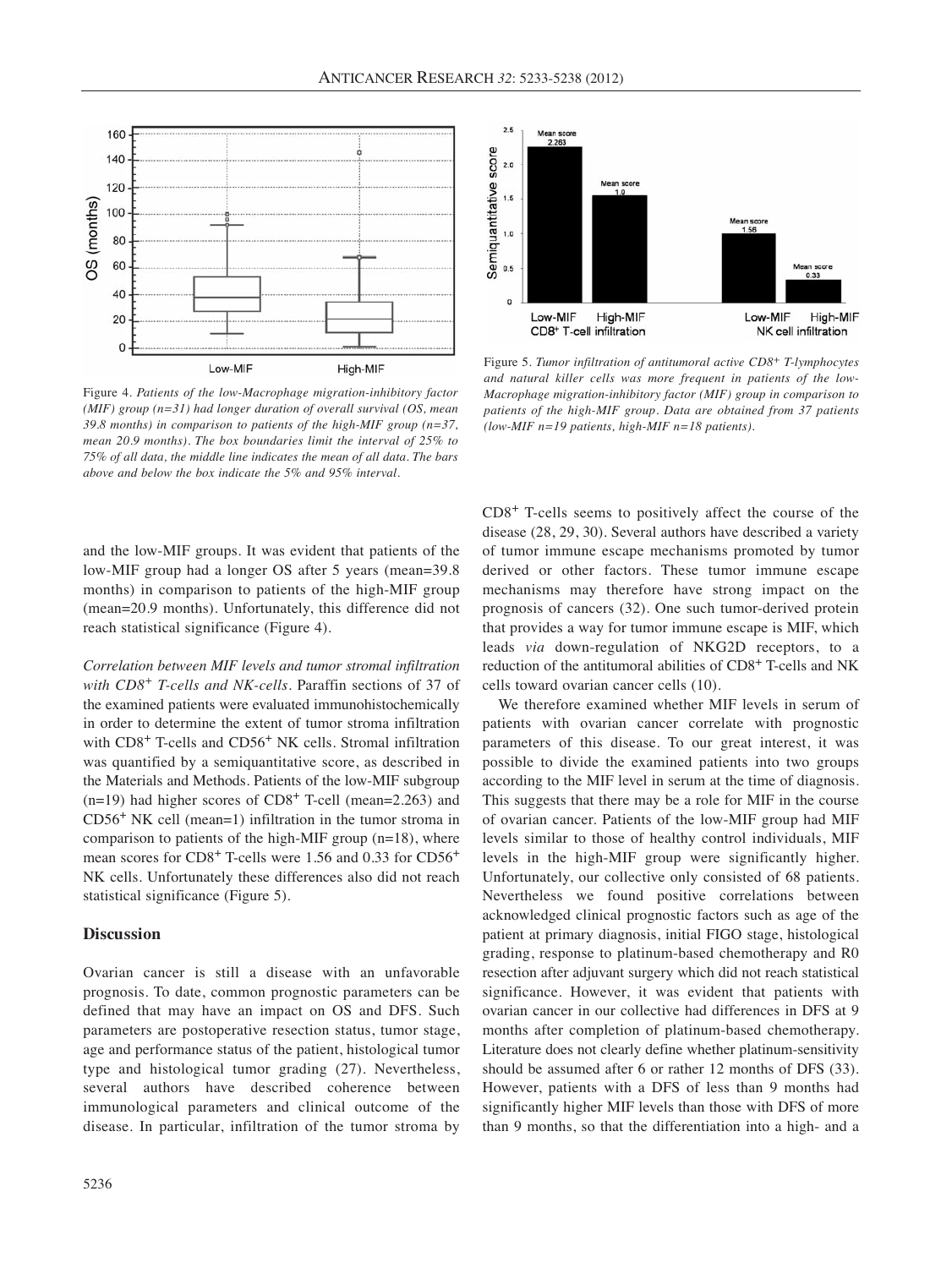low-MIF group gains importance. The difference between these two groups also affects the duration of OS. Here, a clear but unfortunately not statistically significant difference between the low- and the high-MIF group was detected.

Nevertheless, the differences between the low- and the high-MIF group were consistent for all the examined parameters, which supports the theory that MIF-secretion in serum of patients with ovarian cancer may influence the prognosis of the disease. Literature describes a MIFdependent down-regulation of NKG2D-receptors on CD8<sup>+</sup> T-cells and NK-cells as being one possible mechanism for promotion of tumor immune escape (10, 34). This results in a reduction of the function of antitumoral immune cells. Assuming systemic effects of MIF secretion in the serum of patients with ovarian cancer, we also examined whether a difference in tumor stromal infiltration by CD8<sup>+</sup> T-cells and NK cells between the high-MIF and the low-MIF group exists. Here it was evident that tumor tissue of patients of the low-MIF group exhibited clearly more CD8<sup>+</sup> T-cell and NKcell infiltration than tissue from patients of the high-MIF group. This underlines the suggestion that MIF may influence the prognosis of ovarian cancer by inhibiting the antitumor response of immune cells.

#### **References**

- 1 Naora H and Montell DJ: Ovarian cancer metastasis: Integrating insights from disparate model organisms. Nat Rev Cancer *5*: 355-366, 2005.
- 2 Gallagher DJ, Konner JA, Bell-McGuinn KM, Bhatia J, Sabbatini P, Aghajanian CA, Offit K, Barakat RR, Spriggs DR and Kauff ND: Survival in epithelial ovarian cancer: a multivariate analysis incorporating BRCA mutation status and platinum sensitivity. Ann Oncol *22(5)*: 1127-1132, 2011.
- 3 Recio FO, Piver MS, Hempling RE and Driscoll DL: Lack of improved survival plus increase in thromboembolic complications in patients with clear cell carcinoma of the ovary treated with platinum versus nonplatinum-based chemotherapy. Cancer *78(10)*: 2157-2163, 1996.
- 4 Curiel TJ, Coukos G, Zou L, Alvarez X, Cheng P, Mottram P, Evdemon-Hogan M, Conejo-Garcia JR, Zhang L, Burow M, Wei S, Kryczek I, Daniel B, Gordon A, Myers al, Lackner A, Disis ML, Knutson KL, Chen L and Zou W: Specific recruitment of regulatory T cells in ovarian carcinoma fosters immune privilege and predicts reduced survival. Nat Med *10*: 942-949, 2004.
- 5 Coussens LM and Werb Z: Inflammation and cancer Nature *420*: 860-867, 2002.
- 6 Kelly MG, Alvero AB, Chen R, Silasi DA, Abrahams VM, Chan S, VisinitinI, Rutherford T, and Mor G: TLR-4 signaling promotes tumor growth and paclitaxel chemoresistance in ovarian cancer. Cancer Res *66*: 3859-3868, 2006.
- 7 Wang X, Wang E, Kavanagh JJ and Freedman RS: Ovarian cancer, the coagulation pathway, and inflammation. J Transl Med *3*: 25, 2005.
- 8 de Visser KE, Eichten A and Coussens LM: Paradoxical roles of the immune system during cancer development. Nat Rev Cancer *6*: 24-37, 2006.
- 9 Mitchell RA: Mechanisms and effectors of MIF-dependent promotion of tumourigenesis. Cell Signal *16*: 13-19, 2004.
- 10 Krockenberger M, Dombrowski Y, Weidler C, Ossadnik M, Hönig A, Häusler S, Voigt H, Becker JC, Leng L, Steinle A, Weller M, Bucala R, Dietl J and Wischhusen J: Macrophage Migration Inhibitory Factor (MIF) contributes to the immune escape of ovarian cancer by down-regulation NKG2D. J Immunol *180*: 7338-7348, 2009.
- 11 Bloom BR and Bennett B: Mechanism of a reaction *in vitro* associated with delayed-type hypersensitivity. Science *153*: 80- 82, 1966.
- 12 Meyer-Siegler KL, Iczkowski KA, Leng L, Bucala R and Vera PL: Inhibition of macrophage migration inhibitory factor or its receptor (CD74) attenuates growth and invasion of DU-145 prostate cancer cells. J Immunol *177*: 8730-8739, 2006.
- 13 Rendon BE, Roger T, Teneng I, Zhao M, Al-Abed Y, Calandra T and Mitchell RA: Regulation of human lung adenocarcinoma cell migration and invasion by macrophage migration inhibitory factor. J Biol Chem *282*: 29910-29918, 2007.
- 14 Calandra T, Bernhagen J, Metz CN, Spiegel LA, Bacher M, Donnelly T, Cerami A and Bucala R: MIF as a glucocorticoidinduced modulator of cytokine production. Nature *377*: 68-71, 1995.
- 15 Bernhagen J, Calandra T, Mitchell RA, Martin SB, Tracey KJ, Voelter W, Manogue KR, Cerami A and Bucala R: MIF is a pituitary-derived cytokine that potentiates lethal endotoxaemia. Nature *365*: 756-759, 1993.
- 16 Bucala R and Lolis E: Macrophage migration inhibitory factor: a critical component of autoimmune inflammatory diseases. Drug News Perspect *18*: 417-426, 2005.
- 17 Meyer-Siegler KL, Bellino MA and Tannenbaum M: Macrophage migration inhibitory factor evaluation compared with prostate specific antigen as a biomarker in patients with prostate carcinoma. Cancer *94*: 1449-1456, 2002.
- 18 Mitchell RA: Mechanisms and effectors of MIF-dependent promotion of tumourigenesis. Cell Signal *16*: 13-19, 2004.
- 19 Hudson JD, Shoaibi MA, Maestro R, Carnero A, Hannon GJ and Beach DH: A proinflammatory cytokine inhibits p53 tumor suppressor activity. J Exp Med *190*: 1375-1382, 1999.
- 20 Fingerle-Rowson G, Petrenko O, Metz CN, Forsthuber TG, Mitchell R, Huss R, Müller W and Bucala R: The p53-dependent effects of macrophage migration inhibitory factor revealed by gene targeting. Proc Natl Acad Sci USA *100*: 9354-9359, 2003.
- 21 Liao H, Bucala R and Mitchell RA: Adhesion-dependent signaling by macrophage migration inhibitory factor (MIF). J Biol Chem *278*: 76-81, 2003.
- 22 Bifulco C, McDaniel K, Leng L and Bucala R: Tumor growthpromoting properties of macrophage migration inhibitory factor. Curr Pharm Des *14*: 3790-3801, 2008.
- 23 Petrenko O, Fingerle-Rowson G, Peng T, Mitchell RA and Metz CN: Macrophage migration inhibitory factor deficiency is associated with altered cell growth and reduced susceptibility to Rasmediated transformation. J Biol Chem *278*: 11078-11085, 2003.
- 24 Apte RS, Sinha D, Mayhew E, Wistow GJ and Niederkorn JY: Cutting edge: role of macrophage migration inhibitory factor in inhibiting NK cell activity and preserving immune privilege. J Immunol *160*: 5693-5696, 1998.
- 25 Repp AC, Mayhew ES, Apte S and Niederkorn JY: Human uveal melanoma cells produce macrophage migration-inhibitory factor to prevent lysis by NK cells. J Immunol *165*: 710-715, 2000.